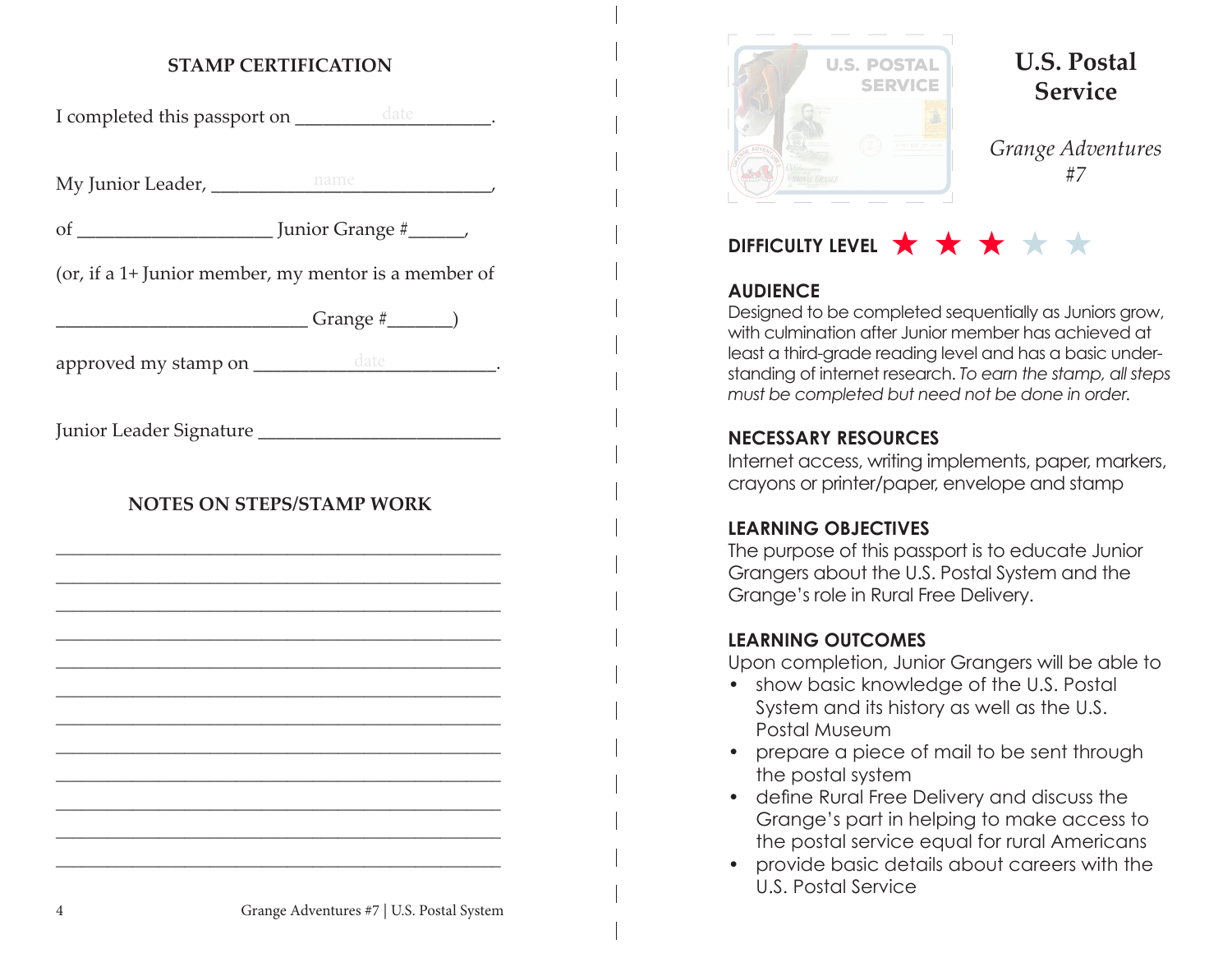#### **Step 1**

On an envelope and on a postcard, practice writing the return address, delivery address and locating where a stamp should go

Date Completed:  $\Box$ 

#### **Step 2**

Send a letter and a postcard to a family member, friend or Pen Pal using the U.S. Postal Service (USPS)

Date Completed: \_\_\_\_\_\_\_\_\_\_\_\_\_\_\_\_\_\_\_\_\_\_\_\_\_\_\_\_

#### **Step 3**

Complete Junior Grange U.S. Postal Service worksheet

Date Completed:  $\Box$ 

#### **Step 4**

Write a thank you letter to your postal carrier and hand-deliver it or put it in your mailbox for them

Date Completed: \_\_\_\_\_\_\_\_\_\_\_\_\_\_\_\_\_\_\_\_\_\_\_\_\_\_\_\_

#### **Step 5**

Interview a postal worker or take a tour of your local post office to learn what careers are available with the USPS

Date Completed:  $\Box$ 

#### **Step 6**

Visit the U.S. Postal Museum in Washington, D.C., or go to its website to research the museum. Explain what exhibit you most enjoyed or would most like to see in person and why.

Favorite exhibit: \_\_\_\_\_\_\_\_\_\_\_\_\_\_\_\_\_\_\_\_\_\_\_\_\_\_\_\_\_\_\_\_

Date Completed:  $\Box$ 

### **Step 7**

Learn about the different classes of domestic mail and their requirements – maximum and minimum size and weight and what types of things can be mailed in that class. Speak to your mentor about your new knowledge.

Date Completed:  $\Box$ 

## **Step 8**

Do your own research and/or watch the DVD called The Grange & Rural Free Delivery (available from the National Grange). Then, create some informational display/exhibit (a booth, tri-fold board, or any other presentation to inform the public that does not require you to be there to explain) about the Grange's impact on the Postal Service through Rural Free Delivery. Display it at your Grange Hall or some other public place. Take a picture of the exhibit. *(This may be done as a group project.)*

Date Completed:  $\Box$